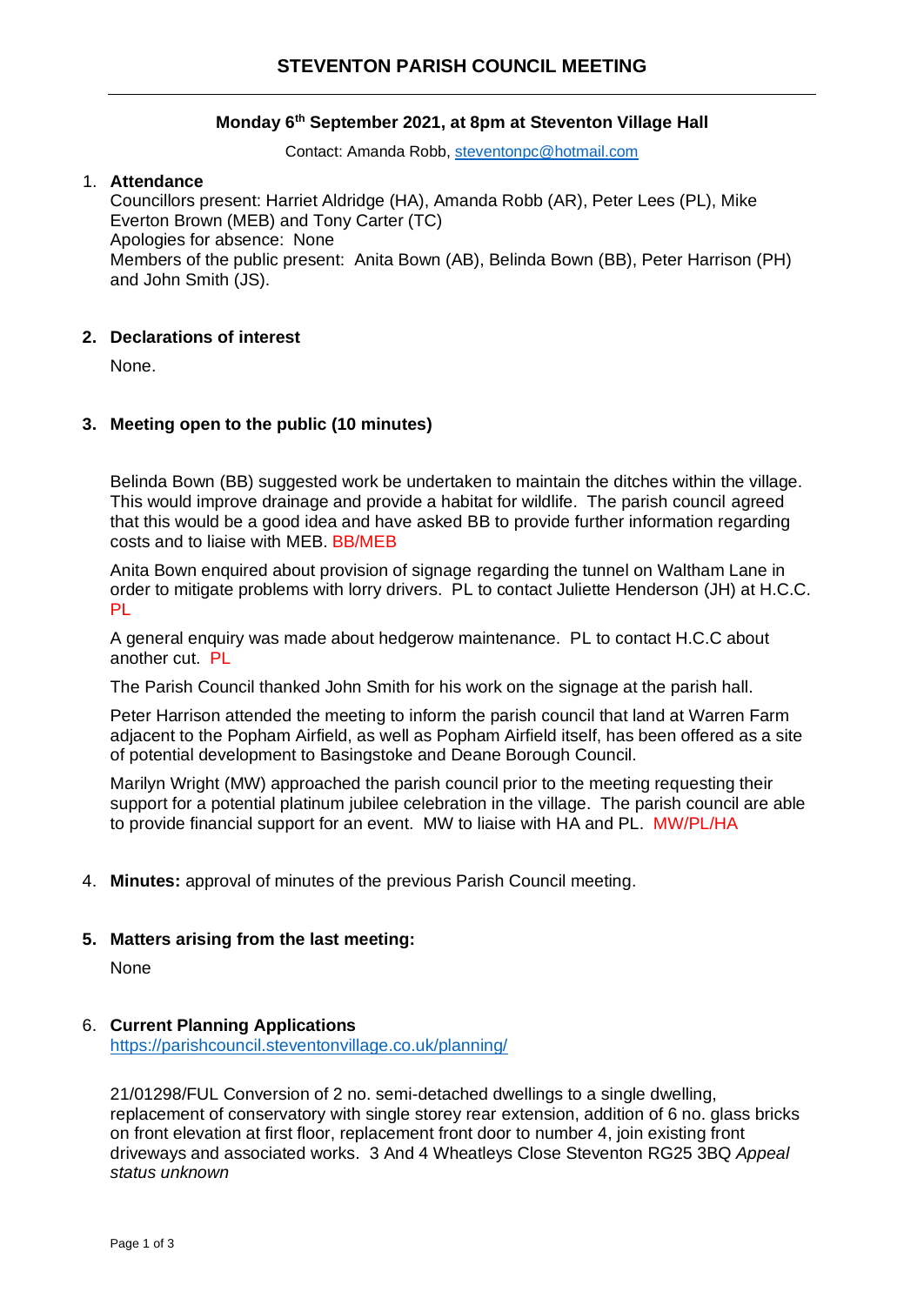21/00156/HSE Erection of a single storey side extension, conversion and re-roof of existing store and installation of rooflight. Demolition of existing conservatory. Patience House, Steventon, Hampshire. RG25 3BD. *Granted*

20/01586/OUT Outline planning application for the development of a Continuing Care Retirement Community (Use Class C2) of up to 150 units of accommodation and associated community facilities (including spa/pool/gym and associated changing areas, treatment rooms, salon area, hobbies room, shop/coffee lounge, bar/cafe/dining area, kitchen, meeting rooms, reception/waiting area, offices, laundry and other associated ancillary space), access (including new vehicular and pedestrian access to the adjacent Oak Lodge Nursing Home), open space, landscaping, drainage measures and foul pumping station (all matters reserved except for the access into the site) Land at Oakley Hall, Oakley, Basingstoke, Hampshire. *Determination Deadline Wed 16 Sep 2020 Appeal Status Unknown*

20/01497/ENS Request for EIA Scoping opinion for the erection of commercial and industrial units including mezzanine floorspace and ancillary office accommodation | Oakdown Farm Winchester Road Dummer Basingstoke Hampshire RG23 7LR *Enquiry Completed Status Unknown*

21/02491/LDPO Certificate of lawfulness for the proposed siting of a mobile home for staff member. Cheesedown Farm, Ashe Park Lane, Steventon RG25 3AY *Expiry Date Mon 13 Sep 2021* 

# **7. Planning Compliance Issues**

#### **8. Finance**

| Receipts:               | £Ο                           |
|-------------------------|------------------------------|
| Payments:               | £Ο                           |
| <b>Current Balance:</b> | £2314 (current account)      |
|                         | £1060 (cricket club account) |

#### **9. Highways and Village Appearance**

*a) Fencing on the Ashe Park Estate*

Charlie Palmer is investigating the fencing on behalf of the parish council, liaising with JH at H.C.C. who is now in talks with the Ashe Park Estate. CP

*b) State of repair of footpath furniture, Ashe Park Estate*

This is the responsibility of the landowner. No further progress has been made with this issue.

#### **10. Defibrillator**

Amanda Robb (AR) is investigating the cost of a defibrillator battery. AR